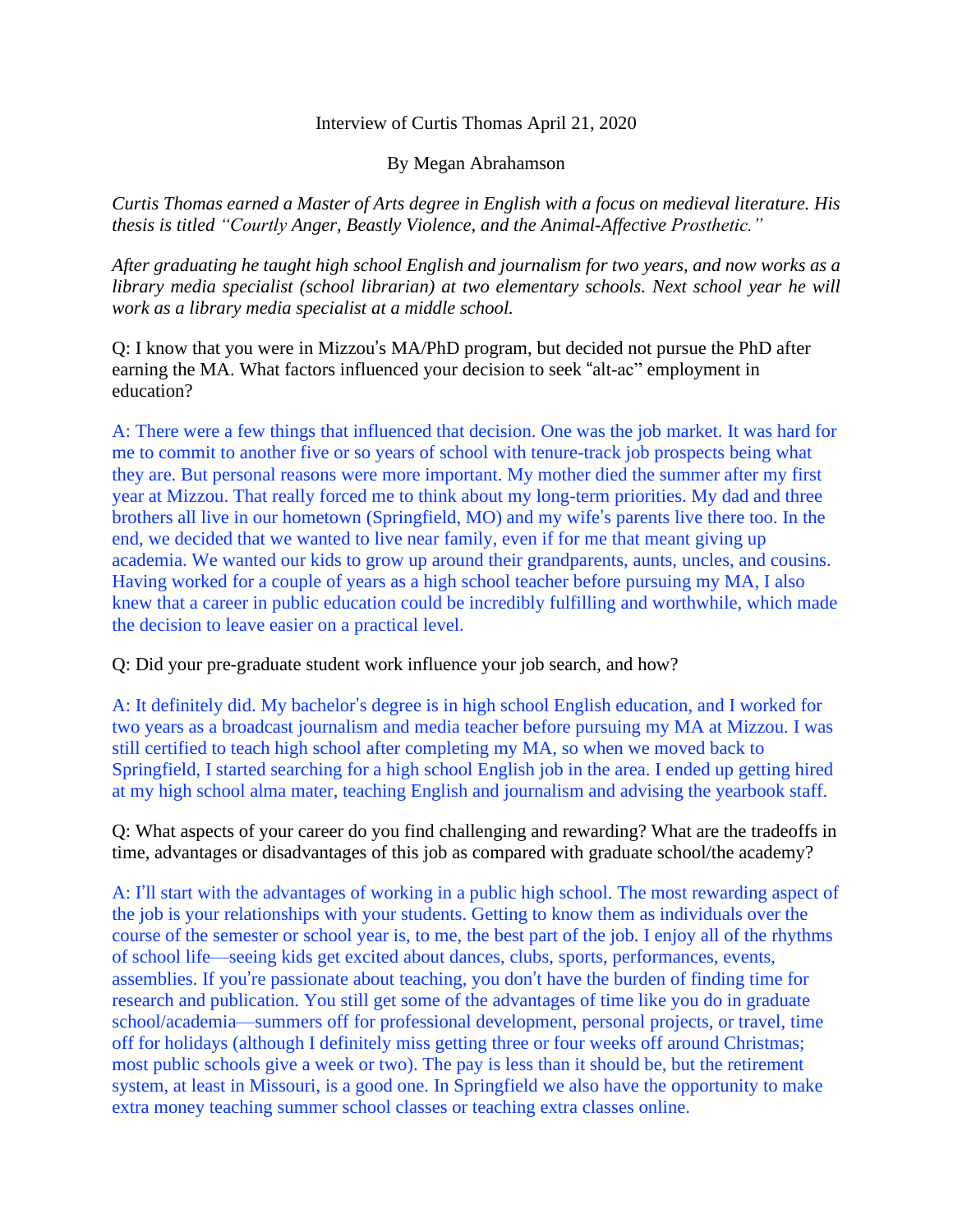There are some disadvantages too. One is behavior management. You will spend a *lot* more time dealing with student behaviors in class. At times it will feel like you spend 90% of your time dealing with behavior rather than teaching content. If you're not someone who can love kids even when they give you attitude, curse you out, get in fights in the hallway, ignore you, and on, and on…working at a public high school will be a struggle for you. Loving the content will not be enough, because the content can often take a backseat to so much else. As a public school teacher, you'll also get pulled in a hundred different directions at once. There are staff meetings, parent conferences, parent phone calls, paperwork, mandatory professional development, voluntary-but-encouraged professional development, committees, supervision duties, and more. From what I glean on Twitter, all of this "extra" stuff is becoming/has been an issue at universities too, but it is definitely present at a public high school. And if you're someone who loves research and writing, you won't have any institutional support to scratch that itch.

I loved teaching at the high school level, but it is very, very different from teaching a college class. I've often heard that the first five years of working in public education are the hardest many teachers leave for other jobs before they reach that point. It can be a tough and often thankless job. But if you have a heart for young people, it can be so rewarding.

Q: What are surprising ways, if any, in which your graduate degree has come in handy in your new career?

My graduate work has helped me, although the content of my degree isn't very relevant to my day-to-day work, especially now as an elementary school librarian. But skills I honed while in graduate school like time management, juggling multiple responsibilities, communicating and collaborating with others, and all of those other soft skills we use as graduate students have helped make me a better teacher. Librarians wear a dozen hats, and I'm also teaching online and working on another degree online, so being able to set deadlines, track responsibilities, and plan ahead are essential.

Follow-up: You mentioned that "librarians wear a dozen hats," and I was wondering if you could elaborate on that work a bit more. What skills, tasks, are required of you that are perhaps more unexpected or that you felt less prepared to do? Is or was there much on the job training for all these other "hats"?

A: Our school librarians are technically "library media specialists," so technology is a large part of our job responsibilities. We spend a lot of time as the first point of contact for troubleshooting student Chromebooks (we're a one-to-one district, so all students in grades 3-12 are provided their own Chromebook to use at school and at home) and teacher tech; anything we can't fix gets passed to I.T. We check out spare Chromebooks for students to use if they forget to bring theirs to school, and we process and track devices that I.T needs to repair. We're also a resource for teachers wanting support on incorporating tech tools in their lesson plans, and we collaborate with teachers on designing lessons, co-teaching content, or providing extension activities for their curriculum. So we're part I.T., part blended learning specialist, part instructional designer, and part librarian—because we still build our library collections, promote reading, check out and shelve books, and curate resources.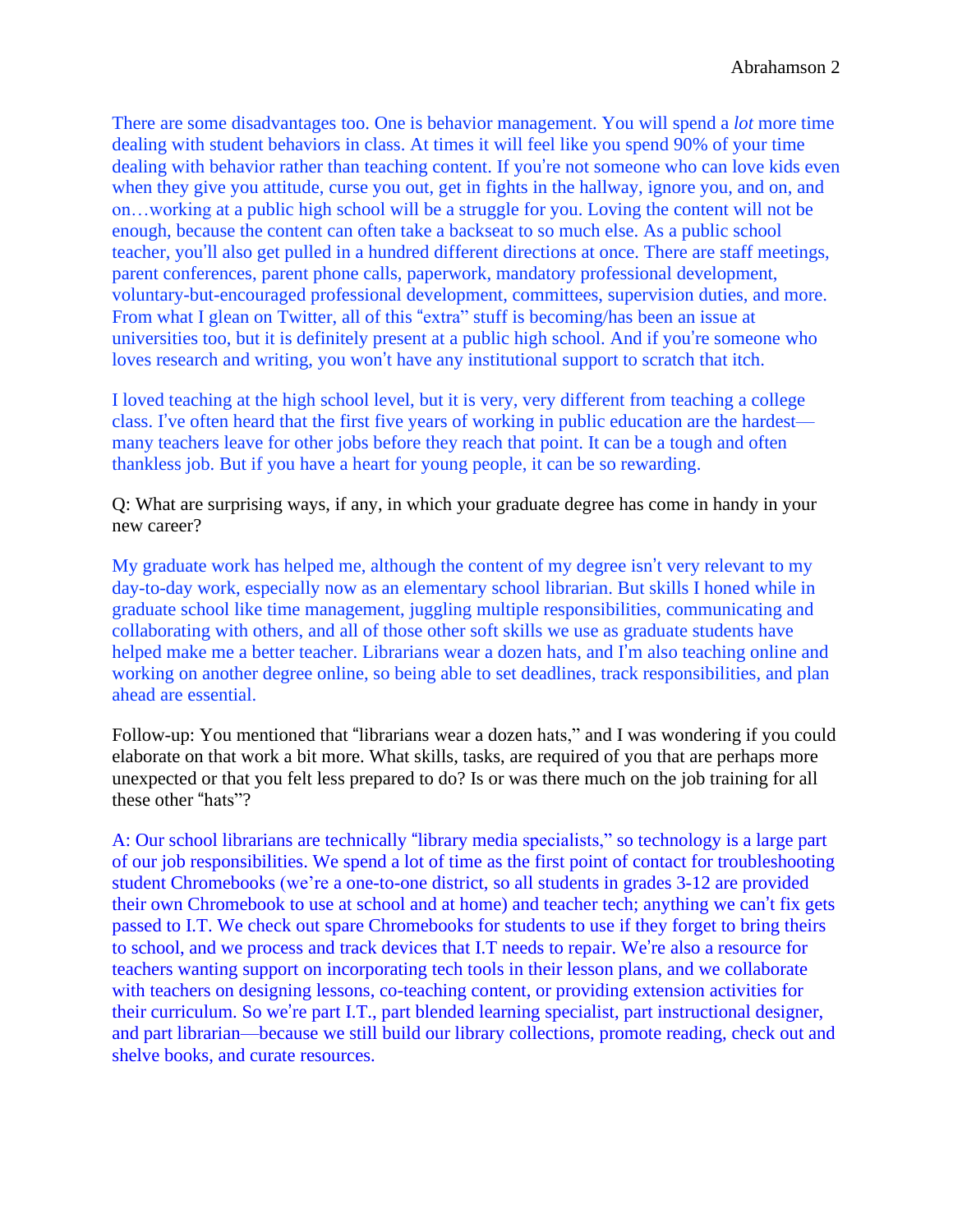We're fortunate in our district to have librarians and staffed libraries in all of our schools, although some elementary schools, like the two I work at, have to share a librarian. But librarians, and school librarians especially, have to constantly advocate for ourselves so decisionmakers know the impact we have on student success, because we're often some of the first jobs to get cut when districts start tightening their belts. That said, our department is great about providing professional learning throughout the school year and in the summer, so we have plenty of opportunities to learn about new resources and collaborate on reading promotion and best practices. My days are much busier as a librarian than they were as an English teacher, but I love being the person teachers and students turn to when they need help.

Q: What does a typical day at your job look like? Does your job involve a standard routine, or do you work on projects as they arise? What is the annual workflow?

A: When I worked as a high school teacher, a typical day started at 7:30 am. That was our contract time to be at school. I would get things ready for the day, answer emails, etc., before the first class of the day started at about 8:00. At the school where I worked, our classes were on an alternating block schedule of four hour-and-a-half blocks a day, alternating classes every other day. Most teachers had three classes a day with one block set aside for plan time, so six classes total. The amount of prep work you had depended on how many different classes you were given to teach. Plan time would be used to write lesson plans for later in the week, call parents, meet with teachers in your department, and grade. We got 30 minutes for lunch. The last class ended at about 3:00, and we were contracted to work until at least 3:30—although I often ended up staying until at least 4:00 working on lessons and grading. For us, the school year starts in early or mid-August and ends in the middle of May, with days off around Thanksgiving, a week or two off for winter break, and a week off for spring break in March, as well as other three or fourday weekends throughout the year. Summers provide some professional development opportunities, some of them paid, as well as, in our district, the chance to work two month-long sessions of summer school in June and July.

Follow-up: How has your job changed in response to the COVID-19 pandemic? What does your job have you doing now that maybe you did not expect? How well does your career more generally and your place of work specifically care for its employees and students during a global pandemic?

A: Springfield Public Schools has provided Chromebooks to every student in grades 3-12 for several years now, so we were in a pretty good place to transition to online learning when we shut down in March. After we closed, the district was able to get Chromebooks to students in 1st and 2nd grades and provided iPads to kindergarten students. Access to the internet for many families has been an issue; the district had a limited number of mobile hotspots students could apply for before the pandemic, and recently purchased 2,000 more. The daily data allowance on those hotspots is really limited, but it's at least a partial solution.

The district mailed paper packets with weekly learning opportunities to elementary students, and teachers are providing digital learning opportunities. Mostly, our jobs right now are to check in on families and connect with students. As a librarian, I'm providing optional weekly activities for students to complete, read-alouds, reading challenges, and am available to conference with students to answer questions, help them find ebooks in our collections, or just chat. When this